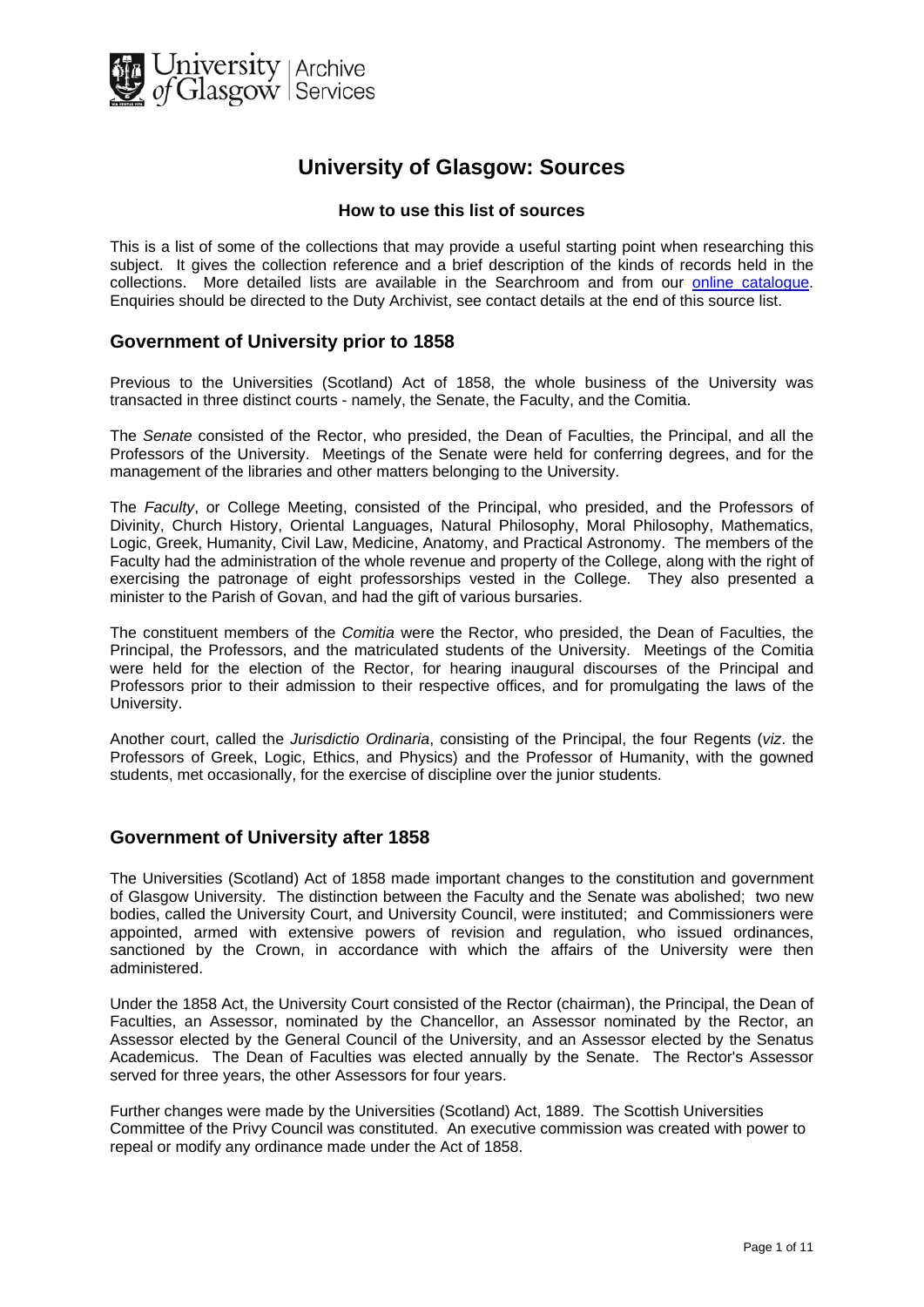### **Government of University after 1858 (continued)**

The Commissioners continued to exercise their powers till the end of 1897 and issued ordinances, *inter alia*, for Degrees in Arts, Sciences, Medicine, Law, and Divinity, for the instruction and graduation of Women, and for special study and research. The also issued an ordinance (No.60) laying down regulations for the constitution of the Students' Representative Council, and regulations under which that Council is entitled to petition the Senatus Academicus and the University Court.

From 1899 to 1960 the University Court consisted of the Rector; the Principal; the Lord Provost of Glasgow; an assessor nominated by the Chancellor; an assessor nominated by the Rector; an assessor nominated by the Lord Provost, Magistrates and Town Council of Glasgow; and four assessors elected by the Senatus Academicus. Following the Universities (Scotland) Act 1966, the number of assessors elected by the Senatus Academicus was increased to six, of whom at least two were readers and up to three co-opted members.

The Court is a body corporate with perpetual succession and a common seal. The Rector, and in his/her absence the Principal, is chairman, and seven members constitute a quorum. The powers of the Court may be stated briefly to be: to administer the whole property and revenue of the University; to review any decision of the Senatus, appealed against by a member of the Senatus or other member of the University interested: to receive representations and reports from the Senatus and the General Council; to appoint to chairs which are in the patronage of the University; to appoint examiners and lecturers; to recognise as qualifying towards graduation the teaching of any college or individual teacher; to take proceedings against a principal or professor, lecturer, assistant, recognised teacher or examiner, or any other person employed in teaching or examining; to fix fees; to found new professorships; and, on the recommendation of the Senatus, to prescribe regulations for degree courses. The Court's powers are exercisable, according to their nature, either outright or by resolution under the 1966 Act. In a few restricted areas, mainly of constitutional import, they are exercisable by ordinance.

### **The Records of the University of Glasgow**

#### **Clerk's Press**

So named because these records were originally kept in the press of the Clerk of the University, it constitutes the earliest collection of University documents. Much of the material is available as a printed source in *Munimenta Alme Universitatis Glasguensis* the records of the University from its foundation until 1727.

| <b>Faculty meeting minutes</b> | 1642-48   |
|--------------------------------|-----------|
| <b>Faculty meeting minutes</b> | 1702-20   |
| <b>Faculty meeting minutes</b> | 1720-27   |
| Faculty meeting minutes        | 1727-30   |
| <b>Faculty meeting minutes</b> | 1730-35   |
| <b>Faculty meeting minutes</b> | 1735-45   |
| <b>Faculty meeting minutes</b> | 1745-53   |
| Faculty meeting minutes        | 1753-55   |
|                                | 1761-70   |
| <b>Faculty meeting minutes</b> | 1771-76   |
| <b>Faculty meeting minutes</b> | 1776-80   |
| <b>Faculty meeting minutes</b> | 1780-84   |
| <b>Faculty meeting minutes</b> | 1784-89   |
| <b>Faculty meeting minutes</b> | 1789-94   |
| <b>Faculty meeting minutes</b> | 1794-1800 |
| Faculty meeting minutes        | 1800-06   |
| Faculty meeting minutes        | 1806-13   |
| <b>Faculty meeting minutes</b> | 1813-25   |
| Faculty meeting minutes        | 1825-39   |
| <b>Faculty meeting minutes</b> | 1839-48   |
|                                |           |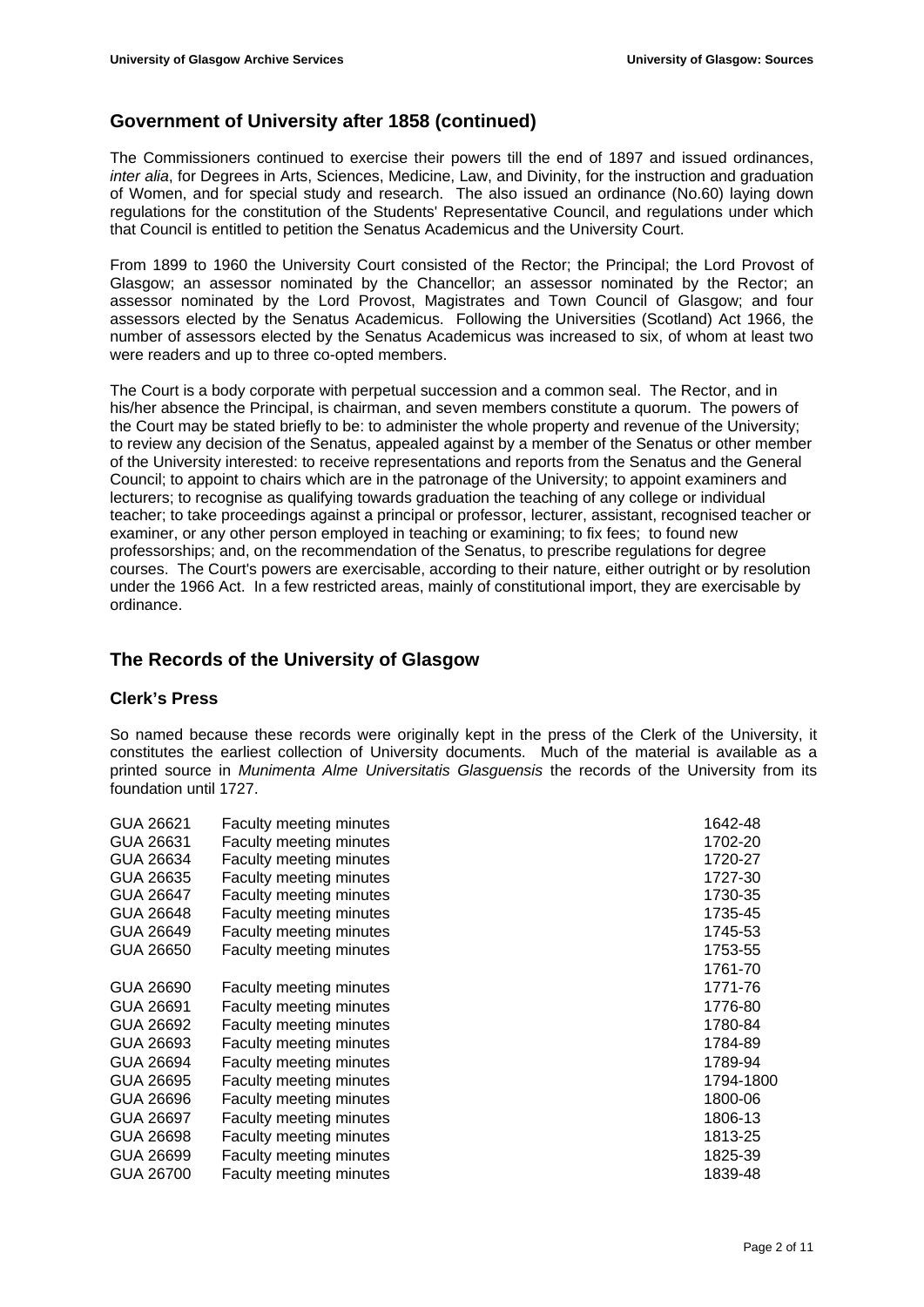| GUA 26701 | Faculty meeting minutes                                                              | 1848-52                |
|-----------|--------------------------------------------------------------------------------------|------------------------|
| GUA 26702 | Faculty meeting minutes                                                              | 1852-57                |
| GUA 26703 | Faculty meeting minutes                                                              | 1857-59                |
| GUA 26645 | Dean of Faculty's meeting minutes                                                    | 1732-68                |
| GUA 26646 | Dean of Faculty's meeting minutes                                                    | 1768-72                |
| GUA 26632 | Rectors' meeting minutes                                                             | 1701-17                |
| GUA 26633 | Rectors' meeting minutes                                                             | 1717-19                |
| GUA 26639 | University meeting minutes (Senate)                                                  | 1730-49                |
| GUA 26640 | University meeting minutes (Senate)                                                  | 1749-59                |
| GUA 26641 | University meeting minutes (Senate)                                                  | 1759-60                |
| GUA 26642 | University meeting minutes (Senate)                                                  | 1760-63                |
| GUA 26643 | University meeting minutes (Senate)                                                  | 1763-68                |
| GUA 26644 | University meeting minutes (Senate)                                                  | 1768-70                |
| GUA 26827 | Senate Committee on Honorary Degrees meeting minutes                                 | 1856-69                |
| GUA 26622 | Principal meeting minutes (Principal Dunlop) 11th December 1690 - 19th March         |                        |
|           | 1694; plus teinds accounts and lists of Theological students, 1644-1727; copy leges  |                        |
|           | de pietate et moribus desciptorum, not dated; and copy deed of distribution of money |                        |
|           | granted by HM The King to the Professors, 13th April 1722                            |                        |
| GUA 26630 | Principal's memorandum book                                                          | 1684-1702              |
| GUA 26613 | Annales Universitatis Glasguensis                                                    | 1451-1558              |
| GUA 26616 | Excriptum Annalium Universitatis Glasguensis                                         | 1451-1558              |
| GUA 26614 | Annales Collegii Facultatis Artium in Universitate Glasguensi                        | 1451-1555              |
| GUA 26617 | Excriptum Annalium Collegii Facultatis Artium                                        | 1451-1555              |
|           | in Universitate Glasguensi                                                           |                        |
| GUA 26615 | Liber Statutorum Facultatis Artium Studii                                            | 16th century           |
| GUA 26618 | <b>Excriptum Statutorum Facultatis</b>                                               | 16th century           |
|           | Artium Studii Glasguensis in Universitate Glasguensi                                 | copy 1769              |
| GUA 26619 | Jura Leges Instituta, including list of graduates and students                       | 17th century           |
|           | and catalogue of the library                                                         |                        |
| GUA 26636 | Memorandum book containing extracts of some of the                                   | not dated              |
|           | more material things from Jura Leges Instituta (index page 137)                      |                        |
| GUA 26773 | Copy book of decrees                                                                 | 1704-1811              |
| GUA 26679 | Statuta ac Praescripta (indexed)                                                     | 1775                   |
| GUA 26752 | List of some College charters, etc. with notes of borrowings                         | 17th century           |
|           | and returns                                                                          |                        |
| GUA 26675 | Inventory of the College writings and title deeds compiled                           | 18th century           |
|           | by John Dillon                                                                       |                        |
| GUA 26753 | Inventory of the writings and vouchers of money owing to                             | 1755-87                |
|           | the College Securities                                                               |                        |
| GUA 26674 | Inventory of the College writs, rights and securities compiled                       | 1712                   |
|           | by Alexander of Blackhouse                                                           |                        |
| GUA 26774 | Inventory of the College papers in the Clerk's Press and                             | 1819                   |
|           | iron chest compiled by John Dillon                                                   |                        |
| GUA 26684 | Catalogue of the Clerk's Press (blank)                                               | not dated              |
| GUA 26775 | Index and transcript of charters and other documents relevant                        | early 17 <sup>th</sup> |
|           | to the Bishopric of Galloway                                                         | century                |
| GUA 26768 | Transcript of deeds by General Hutton from Blackhouse's                              | 18th century           |
|           | Inventory relevant to the Friars Preachers                                           |                        |
| GUA 26791 | Transcript of some documents relevant to the University of Glasgow                   | not dated              |
| GUA 26769 | Transcript of deeds relevant to the University of Aberdeen                           | not dated              |
| GUA 26748 | Accounts relative to College buildings                                               | 1630-40                |
| GUA 26627 | Accounts relative to the New Buildings                                               | 1655-58                |
| GUA 26625 | Accounts relative to the New Buildings                                               | 1659-62                |
| GUA 26620 | Accounts of charge and discharge of the College rental                               | 1601-44                |
| GUA 26651 | College rental and accounts                                                          | 1649-58                |
| GUA 26652 | College rental - accounts of the ordinary revenue                                    | 1664-1749              |
|           |                                                                                      |                        |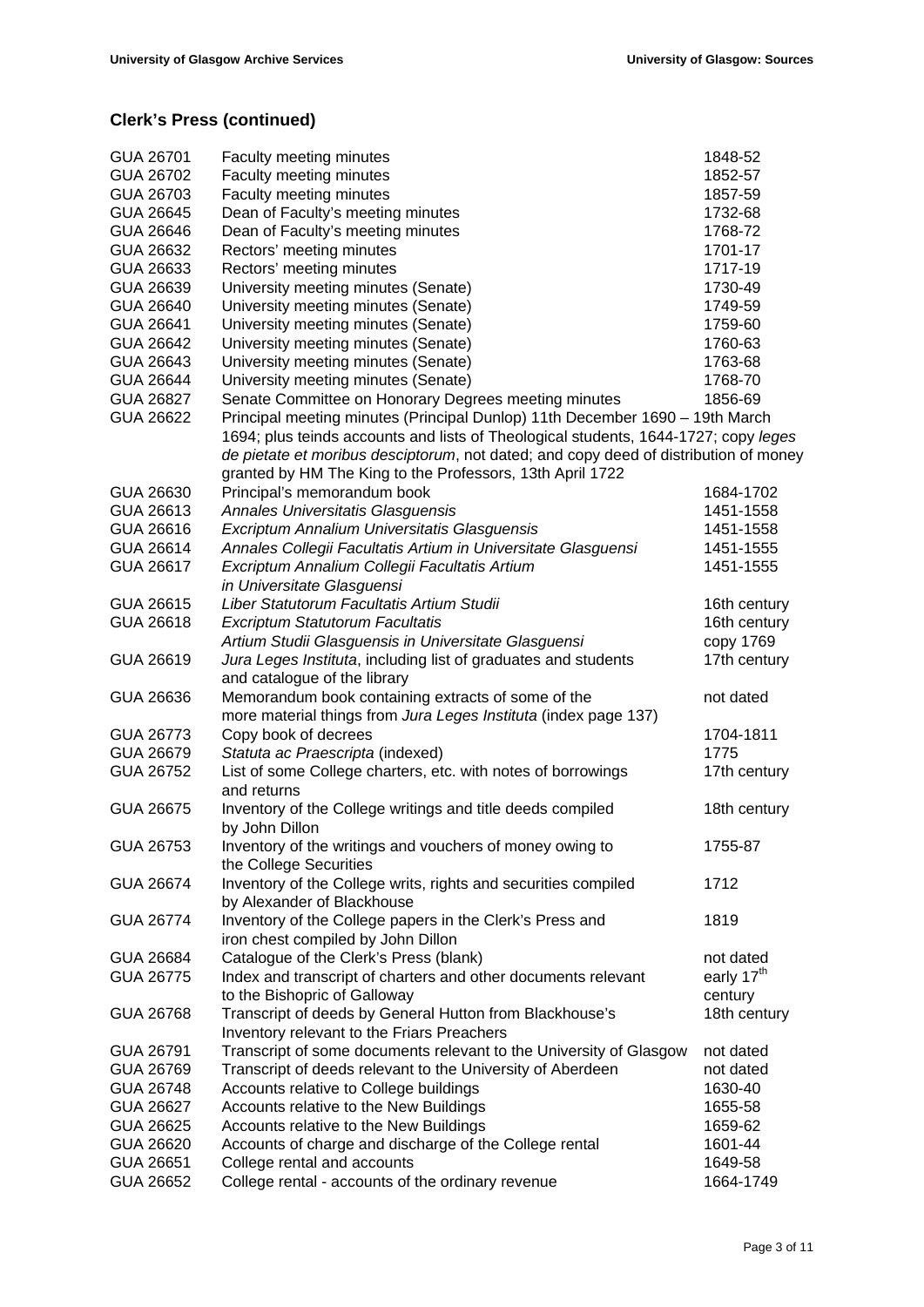| GUA 26653 | College accounts - accounts of charge and discharge of the<br>revenue of the Subdeanery | 1683-1749 |
|-----------|-----------------------------------------------------------------------------------------|-----------|
| GUA 26749 | College accounts                                                                        | 1690-1723 |
| GUA 26735 | College accounts                                                                        | 1731-32   |
| GUA 26736 | College accounts                                                                        | 1741-42   |
| GUA 26737 | College accounts                                                                        | 1743-45   |
| GUA 26670 | Account of the ordinary revenue of the College                                          | 1745-76   |
| GUA 26671 | Account of the revenue of the Subdeanery                                                | 1745-76   |
| GUA 26672 | Account of the revenue of the Archbishopric                                             | 1745-76   |
| GUA 26734 | Factors accounts and rentals                                                            | 1643-57   |
| GUA 26673 | Factors ledger - blank                                                                  |           |
| GUA 26750 | College accounts - ledger kept by Principal Stirling                                    | 1701      |
| GUA 26743 | Register of the accounts of the Archbishopric of Glasgow                                | 1719-44   |
| GUA 26744 | Accounts of the College revenues of the Archbishopric of Glasgow                        | 1776-1811 |
| GUA 26745 | Accounts of the College revenues of the Archbishopric of Glasgow                        | 1812-24   |
| GUA 26624 | Library accounts                                                                        |           |
| GUA 26812 | Clerk of Senate account book with Dr Reid, Quaestor,                                    | 1846-50   |
|           | and Mr Weir, Quaestor                                                                   | 1855-63   |
| GUA 26623 | Accounts of the rental of the Archbishopric                                             | 1698-1718 |
|           | Lists of vacant stipends.                                                               |           |
|           | Schedule of student accommodation and inventories of the                                | 1649-71   |
|           | contents of the College houses.                                                         |           |
|           | Oaths of allegiance.                                                                    |           |
| GUA 26685 | Clerk memorandum book, plus accounts of ordinary College revenue                        | 1786-91   |
| GUA 27646 | College letterbook - form of memorials and some accounts                                | 1817-21   |
| GUA 26742 | Rental of College teinds with stipend valuation and factors accounts                    | 1624-53   |
| GUA 26739 | Rental of College teinds                                                                | 1754-90   |
| GUA 26738 | Rental of College teinds                                                                | 1775-76   |
| GUA 26740 | Rental of College teinds                                                                | 1791-97   |
| GUA 26741 | Rental of College teinds                                                                | 1795-1804 |
| GUA 26747 | List of College feuars                                                                  | 1776-80   |
| GUA 26730 | Schedule of College boarders and related accounts                                       | 1626-33   |
| GUA 26731 | Schedule of College boarders                                                            | 1633-60   |
|           | and bursars                                                                             | 1630-34   |
|           | and related accounts                                                                    | 1630-40   |
| GUA 26732 | Schedule of College boarders and related accounts                                       | 1640-49   |
|           | List of bursars                                                                         | 1649      |
|           | Memoranda concerning rebuilding                                                         | 1643      |
|           | College inventories                                                                     | not dated |
| GUA 26733 | Common table account                                                                    | 1639-46   |
| GUA 26765 | Dundonald Bursary records                                                               | 1690-98   |
| GUA 26781 | Bursary book                                                                            | 1803-23   |
| GUA 26782 | <b>Bursary book</b>                                                                     | 1824-57   |
| GUA 26783 | <b>Bursary book</b>                                                                     | 1824-58   |
| GUA 26784 | <b>Bursary book</b>                                                                     | 1861-78   |
| GUA 26785 | <b>Bursary book</b>                                                                     | 1885-96   |
|           |                                                                                         |           |
| GUA 26786 | <b>Bursary book</b>                                                                     | 1896-1911 |
| GUA 26787 | <b>Bursary book</b>                                                                     | 1911-27   |
| GUA 26788 | Bursary account book                                                                    | 1837-47   |
| GUA 26789 | List of bursars                                                                         | 1885-1905 |
| GUA 26680 | Register of attested students Part 1                                                    | 1766-1843 |
| GUA 26681 | Register of attested students Part 2                                                    | 1844-58   |
| GUA 26659 | Album Universitatis - matriculation album                                               | 1697-1754 |
|           | List of Master of Arts                                                                  | 1707-63   |
| GUA 26678 | Album Universitatis - matriculation album                                               | 1756-1809 |
| GUA 26779 | Library register (matriculation)                                                        | 1843-52   |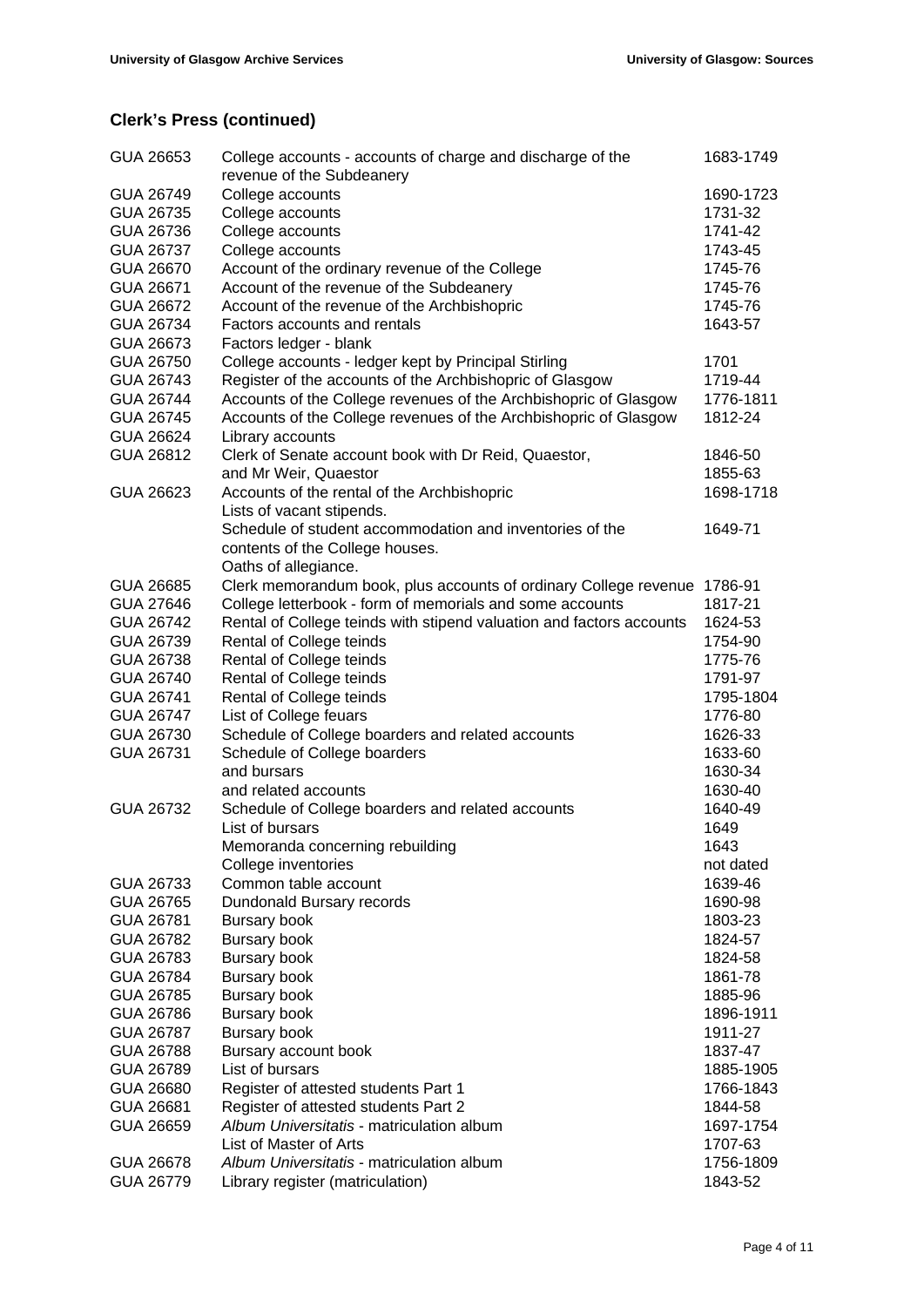| GUA 26676<br>GUA 26677 | Register of the Master of Arts<br>Register of the Doctors of Medicine                                                    | 1764-1888<br>1728-1888                |
|------------------------|--------------------------------------------------------------------------------------------------------------------------|---------------------------------------|
| GUA 26797<br>GUA 26798 | Divinity students register<br>Law students register                                                                      | 1818-42<br>1818-43                    |
| GUA 26799              | List of Divinity degrees granted                                                                                         | 1822                                  |
| <b>GUA 26777</b>       | Hamilton mortification records                                                                                           | 1694-1713                             |
| GUA 26660              | State of Hastie's mortification                                                                                          | 1714-1806                             |
| GUA 26665              | State of the Duchess of Hamilton's Bursary                                                                               | 1714-1817                             |
| GUA 26663              | State of Barrowfield's Bursary                                                                                           | 1733-85                               |
| GUA 26661              | State of Dr Boulter, Archbishop of Armagh's Bursary                                                                      | 1734-1806                             |
| GUA 26664              | State of Countess of Forfar's Bursary                                                                                    | 1737-85                               |
| GUA 26662              | State of Dundonald's Bursary                                                                                             | 1762-1814                             |
| GUA 26767              | Record of donation by Messrs Muirhead for the Humanity class<br>in the College                                           | 1777-1826                             |
| GUA 26764              | Miss Brisbane's donation records                                                                                         | 1780-1846                             |
| GUA 26766              | Gartmore donation records                                                                                                | 1783-1811                             |
| GUA 26666              | State of Dr Walston's Bursary                                                                                            | 1788                                  |
| GUA 26667              | Dr Williams' Bursary (missing)                                                                                           | not dated                             |
| GUA 26668              | Abstract account of all mortifications                                                                                   | 1816-18                               |
| GUA 26776              | College Exchequer salary book                                                                                            | 1785-1802                             |
| GUA 26628              | Inventory of voluntary contributions to building and furnishing<br>of Library                                            | 1632                                  |
| GUA 26778              | Volume containing                                                                                                        | 1655-1726                             |
|                        | Inventory of writs                                                                                                       | 1655                                  |
|                        | Library list                                                                                                             | 1699-1711                             |
|                        | Library catalogue                                                                                                        | 1691                                  |
|                        | Library rules and members' signatures                                                                                    | 1712-26                               |
| GUA 26751              | Library laws and subscription rates                                                                                      | 1768                                  |
| GUA 26813              | Library fees received register                                                                                           | 1797-1822                             |
| GUA 26790              | Register of Acts agreed upon by the Commissioners of the<br>four Scottish Universities                                   | 1647                                  |
| GUA 26754              | Report by the Commissioners of Visitation on Glasgow University                                                          | 1641-1695                             |
| GUA 26637              | Report by the Commissioners of Visitation on Glasgow University                                                          | 1664, 1680-83,<br>1690-95,<br>1726-27 |
| GUA 26638              | Statutes of the Commission of Visitation regulating<br><b>Glasgow University</b>                                         | 1727                                  |
| GUA 26811              | Board of Examiners of parish schoolmasters appointed by                                                                  | 1861-72                               |
|                        | <b>Glasgow University meeting minutes</b>                                                                                |                                       |
| <b>GUA 26772</b>       | Confession of faith subscribed by the Masters of Glasgow University                                                      | 23rd January<br>1705                  |
| GUA 26771              | Act for raising and securing a fund for a provision for ministers'<br>widows in the Universities of Scotland             | 1778-79                               |
| GUA 26669              | Register of the Fund established for widows of Ministers of the<br>Church and Professors of the Universities of Scotland | 1742-1847                             |
| GUA 26770              | Account of the rise and nature of the Fund for Ministers' widows                                                         | 1812-21                               |
| GUA 26757              | Memorandum on the affairs of Dr James Moor                                                                               | 1763                                  |
| GUA 26654              | Memorial and certified copy of Court of Session Decreet,                                                                 | 1731                                  |
|                        | The College of Glasgow v. The Vice Chancellor of the University<br>of Glasgow regarding the Vice Chancellor's privileges |                                       |
| GUA 26682              | Record of trial of David Woodburn, student                                                                               | 1765                                  |
| GUA 26655              | Declarator William Leechman and others v. Robert Traill and others                                                       | 1771                                  |
| GUA 26656              | Decree for expenses of declarator William Leechman and others<br>v. Robert Traill and others                             | 1771                                  |
| GUA 26657              | Declarator Anderson v. Montrose and others                                                                               | 1772                                  |
| GUA 26658              | Declarator Anderson v. Traill and others                                                                                 | 1775                                  |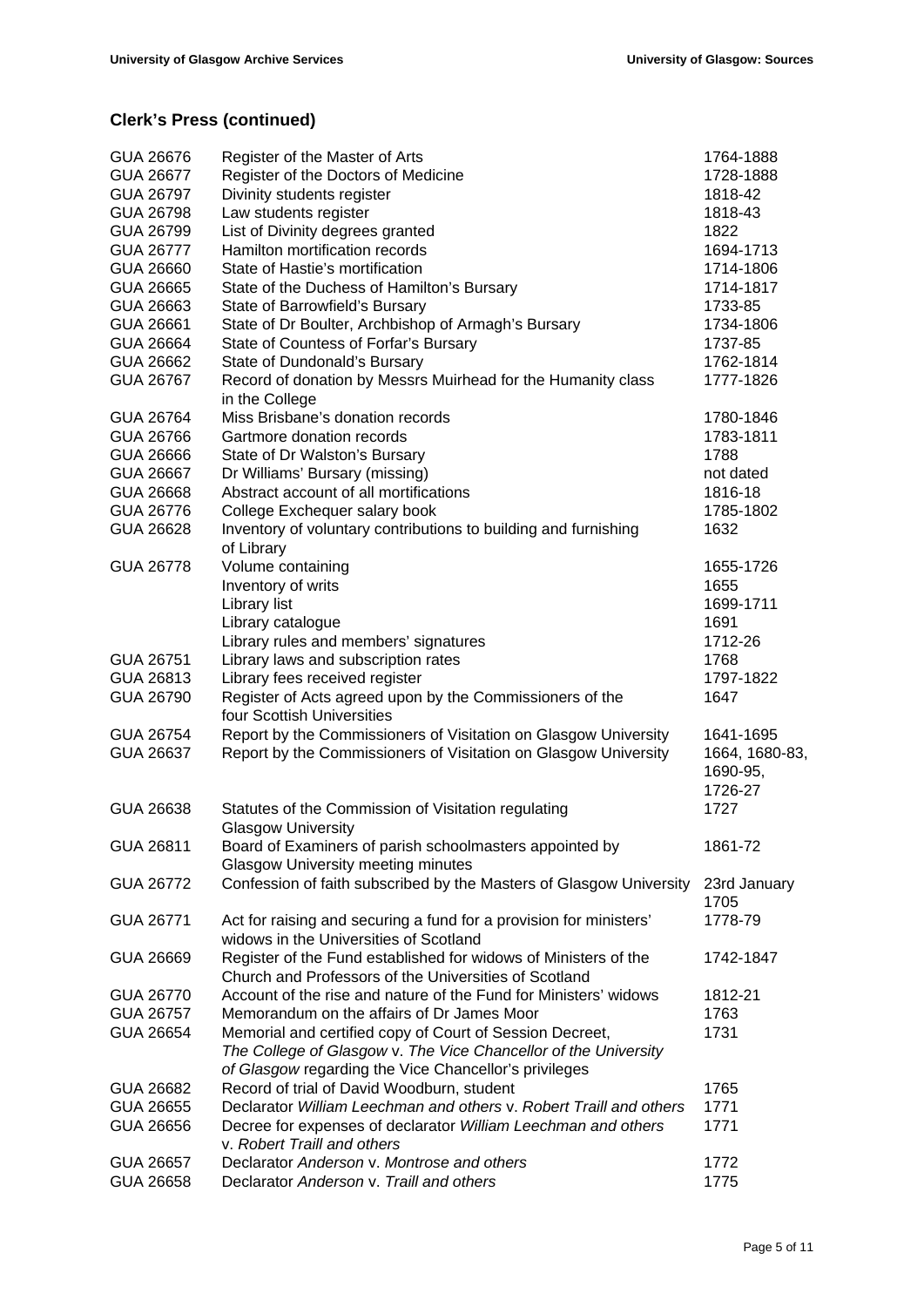| GUA 26755         | Process of declarator Anderson v. Traill and others together with<br>other documents relevant to the action                      | 1775          |
|-------------------|----------------------------------------------------------------------------------------------------------------------------------|---------------|
| GUA 26756         | Process of declarator Anderson v. Traill and others concerning the<br>management of the College revenue<br>Plus two other copies | 1775          |
| GUA 26758         | Separate records in the process before Glasgow College<br>Hugh Macleod v. John Anderson                                          | 1783          |
| GUA 26761         | Declarator The College of Glasgow v. John Anderson                                                                               | 1787          |
| GUA 26762         | Decreet absolvitor The College of Glasgow v. John Anderson                                                                       | 1787          |
| GUA 26759         | Process Henry Glassford v. Lockhart Muirhead                                                                                     | 1808          |
| GUA 26760         | Decreet of declarator The College of Glasgow v. Lockhart Muirhead                                                                | 1809          |
| GUA 26763         | Mutual point of action of declarator The Officers of State for Scotland<br>v. The College of Glasgow                             | 1857          |
| GUA 26683         | Examples of documents for Clerk to follow                                                                                        | 1835          |
| <b>SEN</b>        | <b>Glasgow University Senate</b>                                                                                                 |               |
| <b>SEN000</b>     | Senate meeting papers                                                                                                            | 1955, 1958-67 |
| SEN <sub>1</sub>  | <b>Minutes</b>                                                                                                                   |               |
| 1/1               | Senate meetings                                                                                                                  | 1771-1986     |
| 1/2               | Indexes                                                                                                                          | 1873-1919     |
| SEN <sub>10</sub> | University calendars<br>This is a complete list of the University Calendars, excluding the years when they were not produced,    | 1826-1995     |

This is a complete list of the University Calendars, excluding the years when they were not produced, as follows: 1827-29, 1830-33, 1834-44, 1845-63 and 1982-83.

**For early Senate minutes see The Clerk's Press above C Glasgow University Court**<br>C1/1 **Court meeting minutes** Court meeting minutes 1860-1993 C1/2 Court camera meeting minutes 1900-44 COUR COURT 1900-44 C1/3 Court meeting agendas 1894-1925 C1/4 Court meeting papers C1/5 Court camera meeting papers C1/6 Finance committee meeting minutes C1/7 Finance committee meeting papers 1890-99 C1/8 Works committee meeting minutes<br>C1/9 Works committee meeting papers C1/9 Works committee meeting papers<br>C5/1 Annual reports Annual reports 1964-94 C5/2 Statistical appendix to annual report 1988-94 **R Registrar's Department** R1 Graduation albums R1/1 MA 1889-1961 R1/2 BD 1866-1987 R1/3 BL, LLB 1874-1980 R1/4 MB, MB ChB 1865-1975 R1/5 Ch.M., Ch.B, CM, MD, DVM, DDSci, MDS 1817-1976 R1/6 DSc. 2008 DSc. 2009 1890-1987 R1/7 BSc. 2008 BSc. 2009 BSc. 2009 BSc. 2009 BSc. 2009 BSc. 2009 BSc. 2009 BSc. 2009 BSc. 2009 BSc. 2009 BSc. 2009 BSc. 2009 BSc. 2009 BSc. 2009 BSc. 2009 BSc. 2009 BSc. 2009 BSc. 2009 BSc. 2009 BSc. 2009 BSc. 2009 BSc. 20 R1/8 MSc. 2008 MSc. 2009 MSc. 2009 MSc. 2009 MSc. 2009 MSc. 2009 MSc. 2009 MSc. 2009 MSc. 2009 MSc. 2009 MSc. 2009 MSc 2009 MSc 2009 MSc 2009 MSc 2009 MSc 2009 MSc 2009 MSc 2009 MSc 2009 MSc 2009 MSc 2009 MSc 2009 MSc 2009 R1/9 B.Mus 2012 B.Mus 2012 B.Mus 2012 B.Mus 2012 B.Mus 2012 B.Mus 2012 B.Mus 2012 B.Mus 2012 B.Mus 2012 B.Mus 2 R1/10 D.Litt, B.Ed, B.Litt, M.Litt, M.Phil, M.Ed 1896-1987<br>R1/11 Ph.D 1895-1987 R1/11 Ph.D 2006 Ph.D 2012 1895-1987 R1/12 Various Various 1952-87 R1/13 Honorary graduates 1730-1986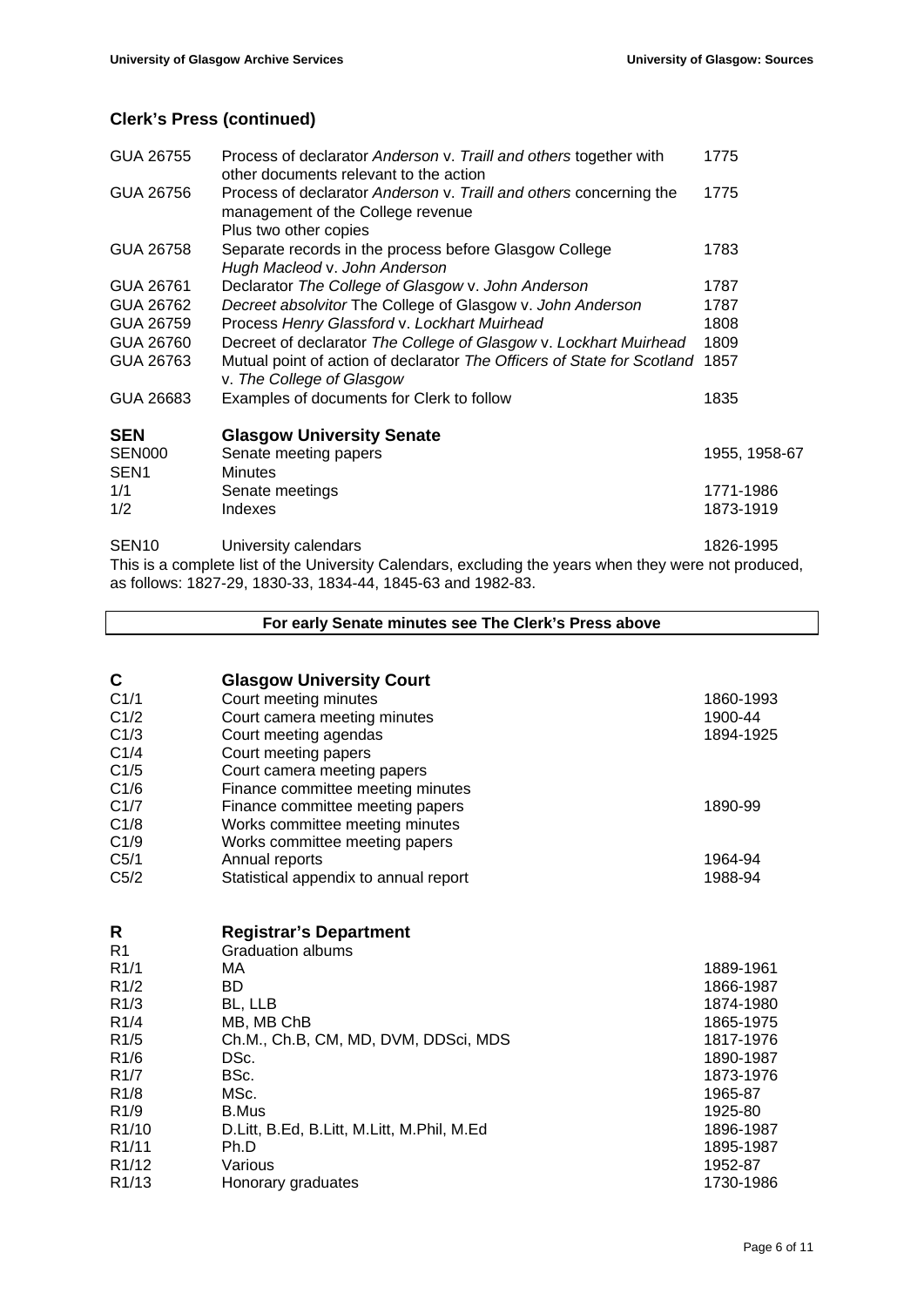| R<br>R <sub>2</sub>                                                                                                                                                            | <b>Registrar's Department (continued)</b><br>Graduate record files                                                                                                                                                                                      |                                                                                                 |
|--------------------------------------------------------------------------------------------------------------------------------------------------------------------------------|---------------------------------------------------------------------------------------------------------------------------------------------------------------------------------------------------------------------------------------------------------|-------------------------------------------------------------------------------------------------|
| R <sub>3</sub><br>R3/1<br>R3/2<br>R3/3                                                                                                                                         | Rolls of graduate<br>Roll of graduates and dates of birth<br>Rolls of graduates<br>Roll of graduates and dates of birth                                                                                                                                 | 1881-1946<br>1897-1946<br>1947-71                                                               |
| R4<br>R4/1<br>R4/2<br>R4/3<br>R4/4<br>R4/5<br>R <sub>5</sub>                                                                                                                   | Schedules of graduates<br>Arts MA<br>LLB, BL<br>BMus, EdB<br>BD.<br><b>BSc</b><br>Degree examination results (not medical)                                                                                                                              | 1893-1946<br>1888-1946<br>1923-46<br>1924-46<br>1880-1946                                       |
| R <sub>5</sub> /1<br>R <sub>5</sub> /2<br>R5/3                                                                                                                                 | Preliminary exam results<br>Arts examination results<br>Degree Examination Results: Agriculture, Applied Chemistry,<br>Architecture, Pharmacy, Public Health, Technological Science                                                                     | 1891-1966<br>1893-1971<br>1897-1971                                                             |
| R <sub>5</sub> /4<br>R5/5<br>R <sub>5</sub> /6<br>R <sub>5</sub> /7<br>R <sub>5</sub> /8                                                                                       | Degree examination results: Divinity<br><b>Examination results: Education</b><br><b>Examination results: Engineering</b><br>Examination results: Law<br>Examination results: Industrial Administration Public Admininistration, 1944-71<br>Social Study | 1895-1971<br>1872-1971<br>1894-1970<br>1872-1971                                                |
| R <sub>5</sub> /9<br>R5/10                                                                                                                                                     | <b>Examination results: Pure Science</b><br>Misc. examination results                                                                                                                                                                                   | 1893-1971<br>1961-71                                                                            |
| R <sub>6</sub>                                                                                                                                                                 | Abandoned and withdrawn student files (not medical)                                                                                                                                                                                                     |                                                                                                 |
| R7<br>$R7/1-2$                                                                                                                                                                 | Prize lists<br>Lists                                                                                                                                                                                                                                    | 1777-1863,                                                                                      |
| R7/3<br>R7/4                                                                                                                                                                   | Indexes to prizes<br><b>Medal winners</b>                                                                                                                                                                                                               | 1968-79<br>1833-1943                                                                            |
| R8<br>R <sub>8</sub> /1<br>R8/2                                                                                                                                                | <b>Matriculation albums</b><br>Men (and women)<br>Women                                                                                                                                                                                                 | 1843-1978<br>1892-1942,<br>1965-66                                                              |
| R8/3<br>R8/4<br>R8/5<br>R8/6                                                                                                                                                   | Non-curriculum classes<br>Lectures of private teachers<br>Matriculation slips<br><b>Matriculation papers</b>                                                                                                                                            | 1888-1962<br>1876-93<br>1880-1997<br>1968-69                                                    |
| R <sub>9</sub><br>R9/1<br>R9/2                                                                                                                                                 | Class catalogues<br>Catalogues<br>Indexes                                                                                                                                                                                                               | 1794-1978<br>1794-1885,<br>1910-14                                                              |
| R <sub>10</sub><br>R <sub>10</sub> /1<br>R <sub>10</sub> /2<br>R <sub>10</sub> /3<br>R10/4<br>R10/5<br>R10/6<br>R <sub>10</sub> /7<br>R <sub>10</sub> /8<br>R <sub>10</sub> /9 | Preliminary examination schedules<br><b>Schedules</b><br><b>Schedules</b><br><b>Schedules</b><br><b>Schedules</b><br><b>Schedules</b><br><b>Schedules</b><br><b>Schedules</b><br><b>Schedules</b><br><b>Schedules</b>                                   | 1900-19<br>1920-25<br>1926-29<br>1930-34<br>1935-38<br>1939-42<br>1943-45<br>1946-48<br>1949-51 |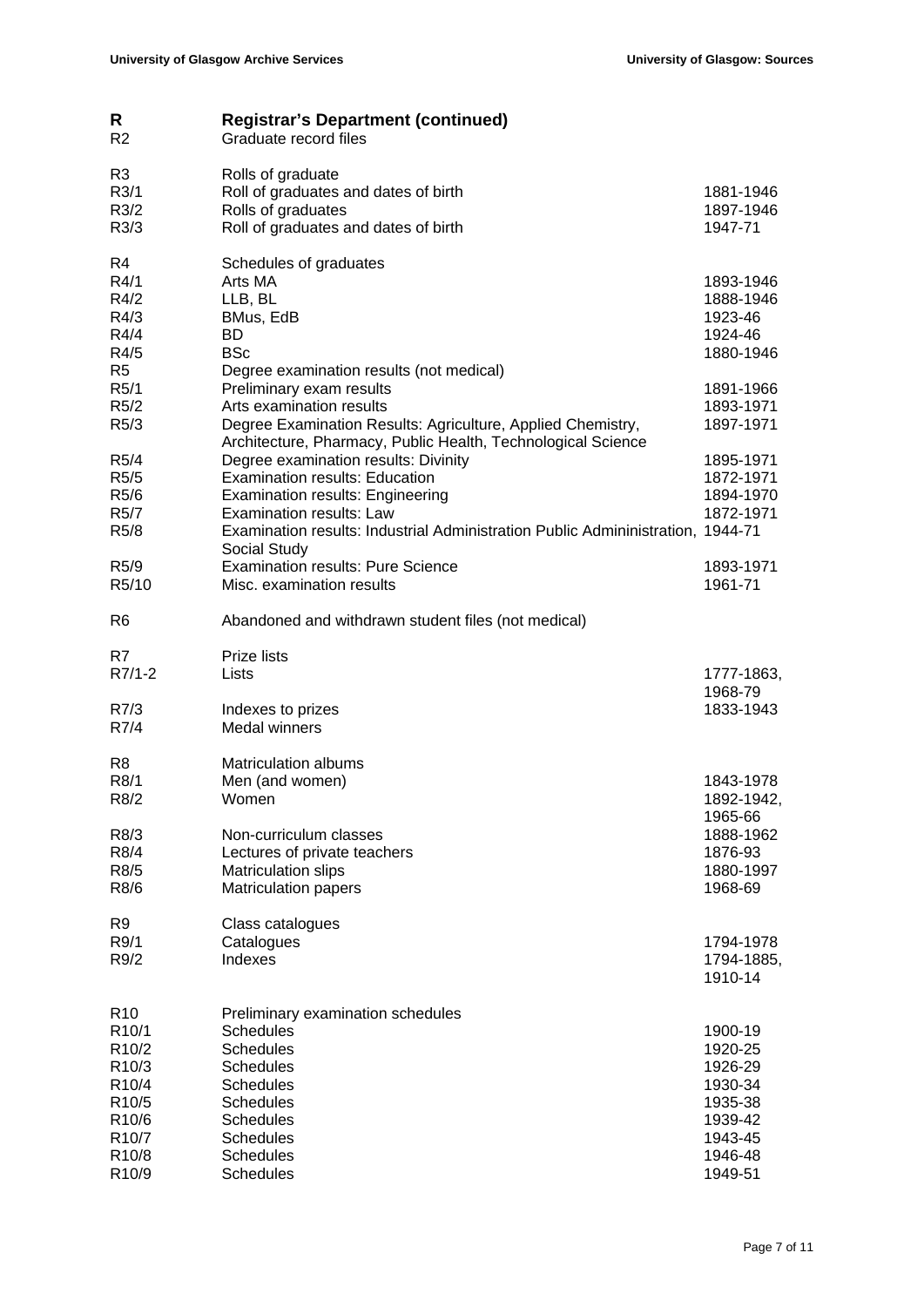| R                   | <b>Registrar's Department (continued)</b>                                 |           |
|---------------------|---------------------------------------------------------------------------|-----------|
| R 10/10             | <b>Schedules</b>                                                          | 1952-54   |
| R <sub>10</sub> /11 | Schedules                                                                 | 1955-57   |
| R10/12              | <b>Schedules</b>                                                          | 1958-62   |
| R10/13              | <b>Schedules</b>                                                          | 1963-66   |
| R10/14              | <b>Shedules</b>                                                           | 1966-71   |
| R <sub>11</sub>     | Local examination results                                                 | 1880-93   |
| R <sub>12</sub>     | Register of marriages women students                                      | 1909-87   |
| R <sub>13</sub>     | <b>UGC</b> returns                                                        |           |
| R <sub>14</sub>     | Register of research students                                             | 1897-1980 |
| R <sub>15</sub>     | Registrar's papers                                                        |           |
| R <sub>15</sub> /1  | Nathaniel Jones (1859-63/64)                                              |           |
| R <sub>15</sub> /2  | Thomas Moir (1864-86)                                                     |           |
| R <sub>15</sub> /3  | James Coutts, MA (1886-1906)                                              |           |
| R <sub>15</sub> /4  | W Innes Addison (1906-13)                                                 |           |
| R <sub>15</sub> /5  | Albert Morrison (1913-22)                                                 |           |
| R <sub>15</sub> /6  | Robert Brough, JP (1922-42)                                               |           |
| R <sub>15</sub> /7  | Robert Thomson Hutcheson, OBE, JP, MA, PhD, LLD (1942-74)                 |           |
| R <sub>15</sub> /8  | James McCargow, MA (1974-)                                                |           |
| R <sub>15</sub> /9  | Michael Black                                                             |           |
| R <sub>16</sub>     | Departmental administrative papers                                        |           |
| R <sub>17</sub>     | Registrar's Department: Obituaries of General Council members             | 1971-86   |
| R <sub>18</sub>     | Registrar's Department: Special Study or Research Degree Curriculum books |           |
| R <sub>18</sub> /1  | Indexes to researcher students fellows and supervisors                    | 1930-55   |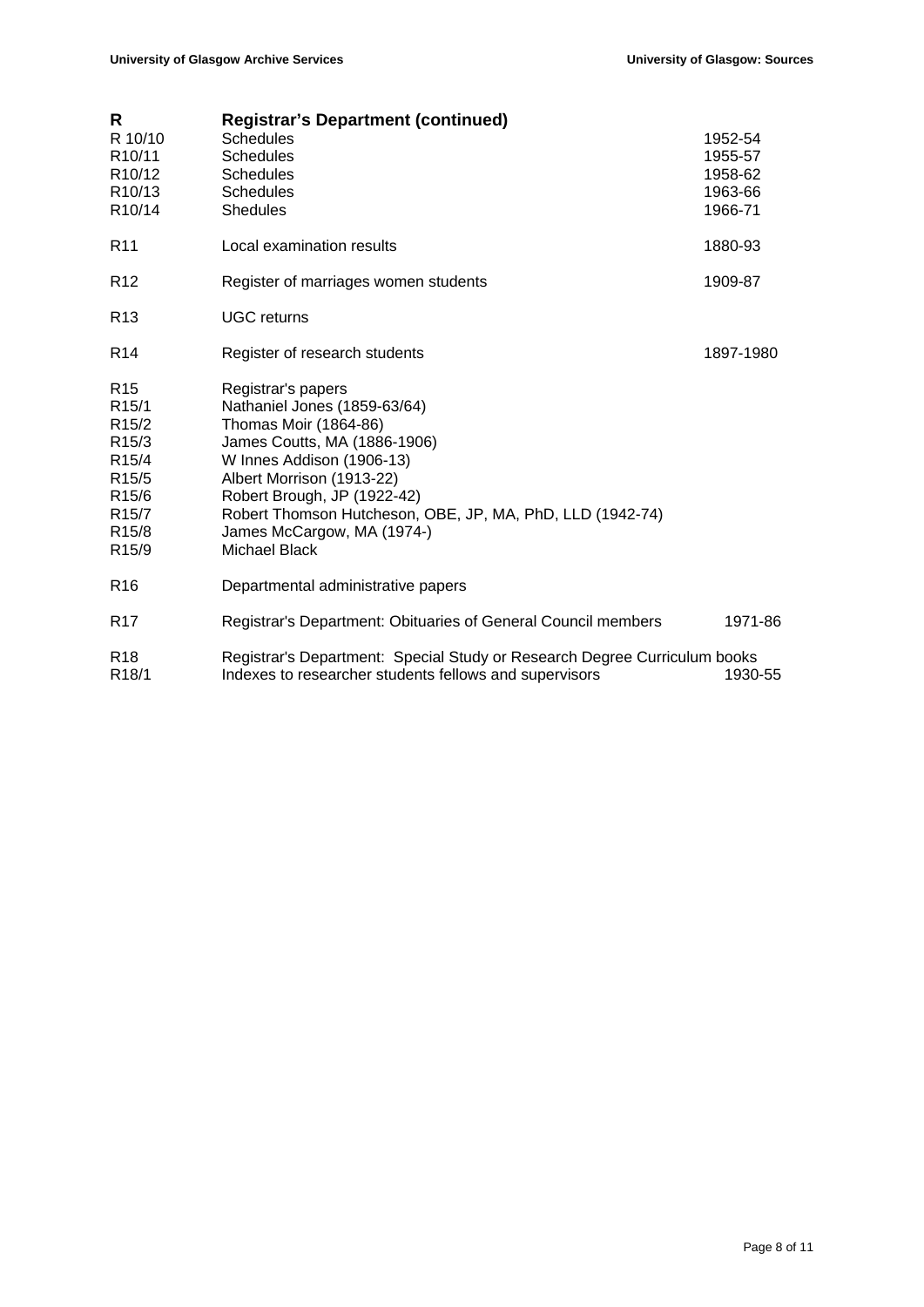### **Records of the Faculties**

#### **For early Faculty Minutes see** *The Clerk's Press*

### **ARTS Faculty of Arts**

| ART <sub>1</sub>                                                                                      | Minutes, agendas and papers                                                                                                                                                                                                                                                                                          | 1862-1967,<br>1972-95                      |
|-------------------------------------------------------------------------------------------------------|----------------------------------------------------------------------------------------------------------------------------------------------------------------------------------------------------------------------------------------------------------------------------------------------------------------------|--------------------------------------------|
| ART <sub>2</sub>                                                                                      | <b>Financial papers Social Sciences</b>                                                                                                                                                                                                                                                                              |                                            |
| ART3                                                                                                  | Correspondence                                                                                                                                                                                                                                                                                                       |                                            |
| ART4                                                                                                  | Student records                                                                                                                                                                                                                                                                                                      |                                            |
| ART <sub>5</sub><br><b>ART5/1</b><br><b>ART5/2</b><br><b>ART5/3</b><br><b>ART5/4</b><br><b>ART5/5</b> | Social Science Sub-Faculty<br>Papers on the requirements for a new Social Science building<br>Board of Social Studies papers<br>Co-ordinating Committee in Social Studies minutes and papers<br>Sub-Faculty of Social Sciences - reports and papers<br>Papers on the formation of a separate faculty Social Sciences | 1950<br>1961<br>1962-69<br>1969-74<br>1973 |
| ART <sub>6</sub>                                                                                      | General papers<br>Course details                                                                                                                                                                                                                                                                                     | 1957-59, 1972                              |
| ART7                                                                                                  | Faculty of Arts newsletters                                                                                                                                                                                                                                                                                          | 1964-85                                    |
| ART <sub>8</sub><br><b>ART8/1</b>                                                                     | Committee on Higher Degrees in the Arts Faculty<br>Minute books                                                                                                                                                                                                                                                      | 1931-68                                    |
| <b>DS Dental School</b>                                                                               |                                                                                                                                                                                                                                                                                                                      |                                            |
| DS4<br><b>DS4/1</b><br>DS4/2                                                                          | Student records<br>Record cards<br>Curriculum books                                                                                                                                                                                                                                                                  | 1931-70<br>1964-68                         |
| <b>DIV Divinity</b>                                                                                   |                                                                                                                                                                                                                                                                                                                      |                                            |

#### DIV1 Minute books and papers 1867-84, 1895-1967

#### **ENG Engineering**

| ENG <sub>1</sub> | Minutes, agendas and papers               | 1883-1954,<br>1977 |
|------------------|-------------------------------------------|--------------------|
| ENG <sub>5</sub> | Newsletters of the Faculty of Engineering | 1964-1966,<br>1977 |
| ENG <sub>6</sub> | General papers                            | 1966-67            |
| ENG7             | Publications and pamphlets                | 1966, 1970         |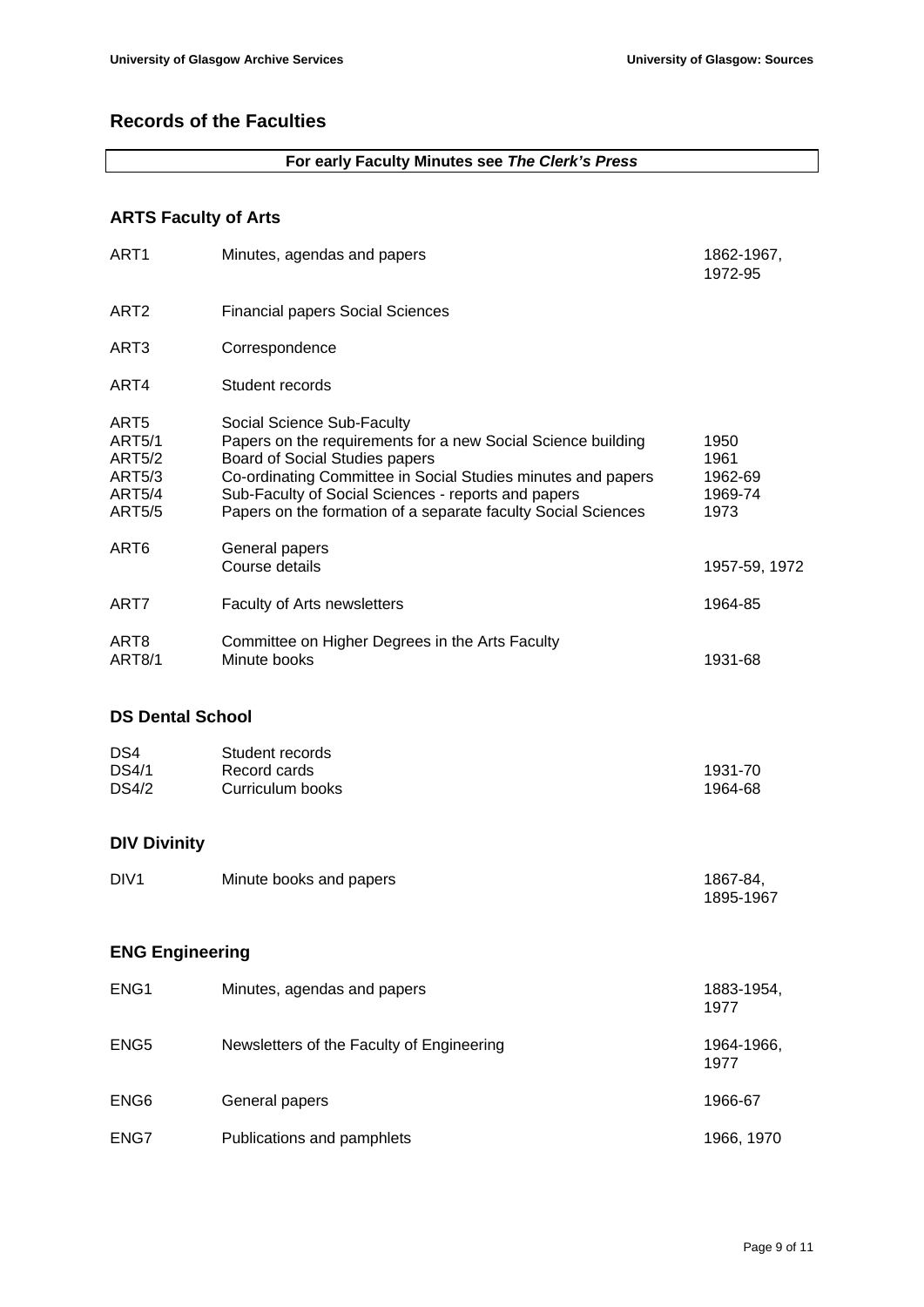### **LFS Law and Financial Studies**

| LFS <sub>1</sub> | Minutes, agendas and papers                                                        | 1901-67,<br>1977-96 |
|------------------|------------------------------------------------------------------------------------|---------------------|
| LFS4             | Student records                                                                    |                     |
| <b>LFS4/1</b>    | Forensic medicine and Public Health (for Law students): roll book                  | 1900-45             |
| LFS4/2           | Scots Law: class roll                                                              | 1931-61             |
| LFS4/3           | International and private law: roll book                                           | 1949-78             |
| LFS4/4           | Scottish legal system: roll book                                                   | 1959-72             |
| LFS4/5           | Mercantile law: class roll                                                         | 1955-76             |
| LFS4/6           | Criminal law: roll book                                                            | 1961-72             |
| LFS4/7           | Scottish Private Law I: class roll                                                 | 1961-72             |
| LFS4/8           | Scottish Private Law II: class roll                                                | 1961-72             |
| LFS4/9           | Jurisprudence class roll                                                           | 1904-13             |
| LFS <sub>5</sub> | <b>Faculty of Law newsletters</b>                                                  | 1965-68             |
| LFS <sub>6</sub> | Papers of David Walker, Regius Professor Emeritus of Law,<br>University of Glasgow | 1944.<br>1955-63    |

#### **MED Medicine**

| MED <sub>1</sub>         | Minutes, agendas and papers                                                                         | 1856-1996          |
|--------------------------|-----------------------------------------------------------------------------------------------------|--------------------|
| MED <sub>2</sub>         | Postgraduate Medical Association                                                                    | 1914-45            |
| MED3                     | Correspondence                                                                                      | 1913-20            |
| MED4<br>MED4/1<br>MED4/2 | Student records<br>Excluded and withdrawn students<br><b>MBChB Medical Faculty curriculum books</b> | 1939-69<br>1923-49 |
| MED4/3                   | MBChB uncompleted curriculum books                                                                  | 1923-54            |
| MED4/4                   | Diploma in Public Health curriculum books                                                           | 1938-65            |

### **SCI Science**

| SC <sub>I1</sub> | Minute, agendas and papers                      | 1893-1973,<br>1977-93 |
|------------------|-------------------------------------------------|-----------------------|
| SC <sub>I5</sub> | Summaries of theses approved for higher degrees | 1950-68               |
| SC <sub>I6</sub> | <b>Newsletter</b>                               | 1965-67.<br>1976-82   |

### **SSC Social Science**

| SSC <sub>1</sub>    | Minutes, agendas, papers                       | 1964-75.   |
|---------------------|------------------------------------------------|------------|
|                     |                                                | 1977-95    |
| SSC <sub>5</sub>    | Papers relating to sub-faculty                 |            |
| <b>SSC5/1</b>       | Committee on a separate faculty                | not dated, |
|                     |                                                | 1973-75    |
| SSC <sub>5</sub> /2 | Co-ordinating committee in social studies      | 1965-68    |
| SSC <sub>5</sub> /3 | Sub-faculty of social sciences: minutes        | 1969-71    |
| <b>SSC5/4</b>       | Adam Smith bi-centenary celebrations committee | 1974       |
|                     |                                                |            |